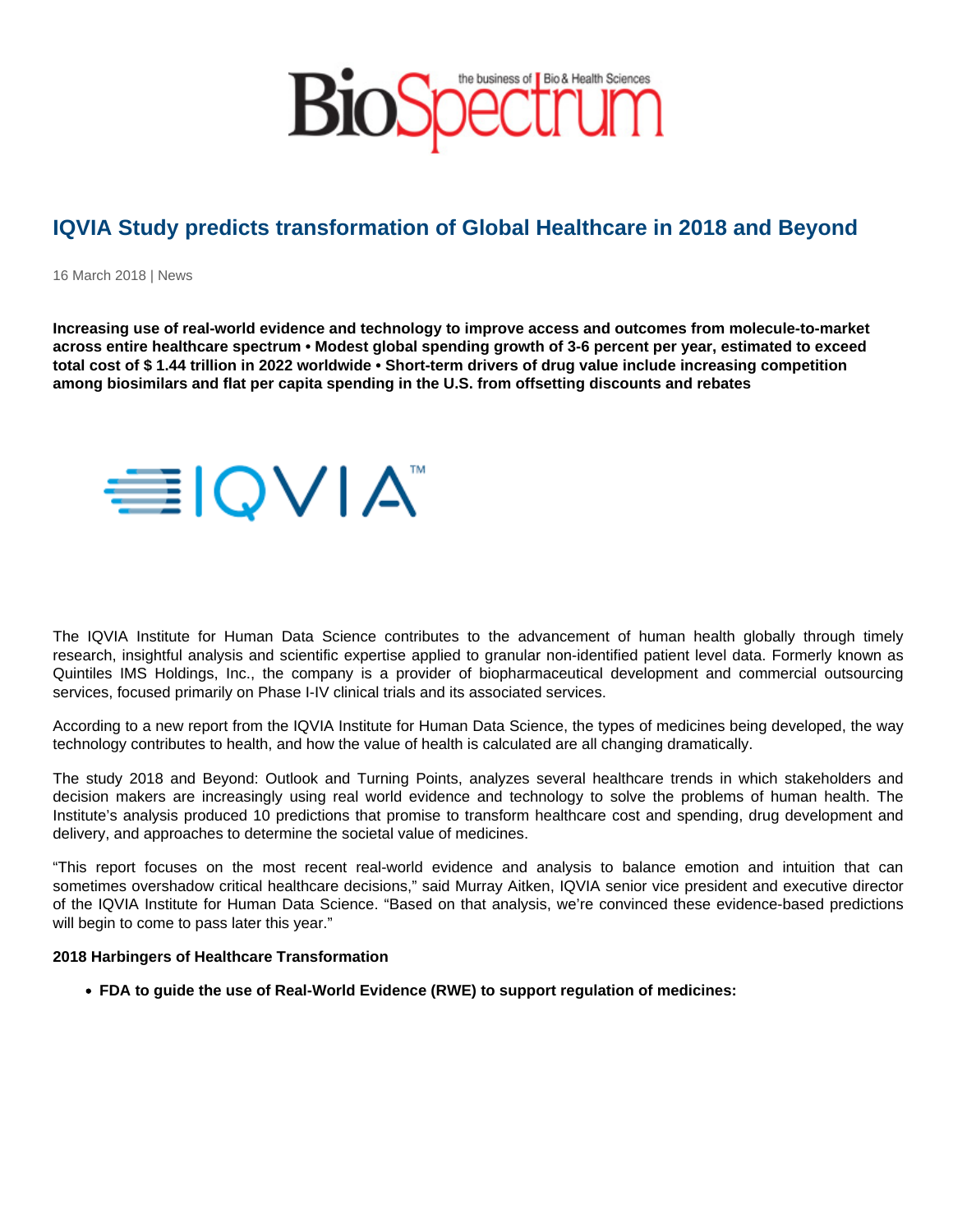In 2018, FDA will issue its first framework addressing the potential for RWE to support regulatory submissions and drug safety monitoring. As big data gathered in real-world healthcare settings becomes more prevalent and robust, it is increasingly being used across the entire healthcare system for evidentiary purposes. With this shift, regulators will be both enabled and challenged to accelerate the pace of their review through new data derived protocols, insights and approaches. It's expected that this evidence, paired with existing clinical trial data, will foster more collaborative approaches between life sciences companies and the FDA around areas such as trial design and post-market surveillance.

### **Niche biotherapeutics move toward mainstream:**

From 2018 to 2022, between five to eight new therapies will launch each year within a new generation of cell-based therapies, gene therapies and regenerative medicines. This wave of Next Generation Biotherapeutics will stretch the definition of "drug" as we know it. Some are engineered for individual patients, while others transform previously untreatable or chronic diseases with curative results in a single dose. Others upend spending paradigms because they carry an extremely high cost per patient relative to traditional therapies. Providing access to these clinical advances will be a challenge for governments and insurers without methods to determine which patients are eligible for treatments, negotiated payments based on outcomes, or ability to spread costs over time.

## **Mobile health apps will be added to treatment guidelines:**

Treatment guidelines from major clinical organizations will adopt and recommend the use of mobile health apps this yearsome already have done so. The trend toward developing and publishing hard evidence of the value of digital tools and interventions will continue with more than 3,500 studies expected through 2022. The emergence of well-designed apps and mobile devices has paralleled the development of rigorous clinical trial evidence supporting their value. As mobile apps are better integrated into provider workflows and supported by payer reimbursement, adoption will expand further. These advances offer the potential to improve outcomes for patients sometimes at near –zero incremental costs. While alignment on the appropriate sets of features and safeguards has taken time to develop, there is growing consensus and technology innovators are advancing into the field in significant numbers.

## **Use of telehealth will expand:**

Nearly every privately insured patient in U.S. will have some form of access to telehealth this year, though few will use it. In 2018, telehealth visits will account for 3-3.5 percent of visits, up from 2.6 percent in 2017. Over the next five years, telehealth will grow between 4 and 7.5 percent of visits as patient concerns about being treated by a random doctor are outweighed by the dramatically lower copayments offered by their insurers. Advocates of telehealth argue that most of the reasons to see a provider in person can be supported remotely. For payers, concerns about measurable benefits and/or potential fraud are being addressed by technology and are outweighed by cost savings relative to inappropriate use of emergency or urgent care.

#### **Spending on branded medicines will dip:**

In 2018, net brand spending will decline in developed markets by 1-3 percent. This has the effect of reducing net spending overall on brands in developed markets by approximately \$5 billion, to a total of \$391 billion for this year. Net brand spending will remain flat in the next five years, despite the expected entry of new branded medicines. The overall impact on payers, however, should be same in 2022 for brands as it was in 2017. Manufacturers will continue to develop and launch drugs, but the inherent unpredictability of medicines spending will drive continued caution among payers regarding reimbursement and access.

#### **Specialty brands will drive growth in developed markets:**

In 2018, the \$ 318 billion specialty medicines market will represent 41 per cent of developed market spending, up from \$ 172 billion in 2013. In fact, specialty drugs will contribute all of the growth in medicine spending in 2018, however, those increases will be offset by spending declines in traditional therapies. The growth of spending on specialty medicines will be constrained by cost and access controls and a greater focus on assessments of value. Despite these trends, specialty brands are expected to reach 48 percent of total spending in developed markets by 2022.

#### **Slower growth across pharmerging markets:**

Growth in pharmerging markets will slow to 7-8 percent in 2018, down from the 9.7 percent compound annual growth rate over the prior five years. This will mark the third year that growth will be less than 10 per cent. The IQVIA Institute for Human Data Science defines pharmerging countries as those with per capita income below \$ 30,000 and a five-year aggregate